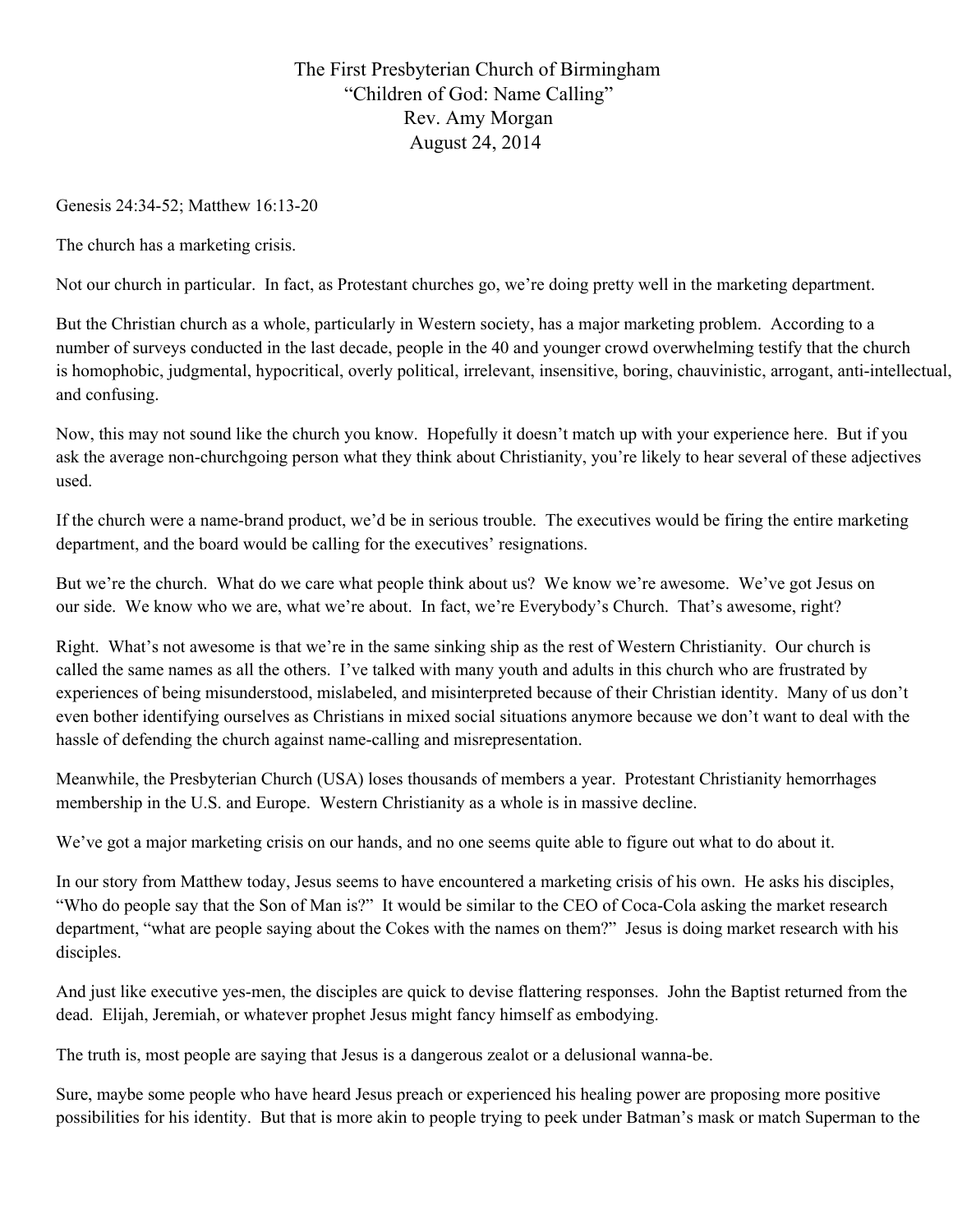bespectacled Clark Kent. The miraculous teacher and healer might have a secret identity as a resurrected past prophet and hero of Israel.

What people are really saying about Jesus, for the most part, is highly unflattering.

Jesus, however, sees right through the disciples' flattery. And so he puts the question to them directly. The disciples have travelled with Jesus for three years. They have witnessed his miracles, heard his teaching, and experienced the challenge and rejection that has overshadowed his entire ministry. They know him better than anyone else. They see behind the mask, they receive special instruction and interpretation. And so, Jesus asks them, "who do you say that I am?"

And wouldn't you know it, Simon Peter hits the nail on the head with the first try. "You are the Messiah, the Son of the living God." Way to go, Peter. For all of his mistakes and misunderstandings, his denials and difficulties, we see here that Peter at least gets something right along the way. Like a cracker-jack marketing director, he is right on message.

Peter is rewarded for his prompt and sincere response. Jesus calls him blessed.

But Jesus also reveals something about the nature of Peter's response. It isn't the product of hard work, study, devotion, or market research. Jesus asserts that "flesh and blood has not revealed this to you, but my Father in heaven." Peter's answer is not based on Jesus' reputation but on God's revelation.

Even so, Jesus is willing to build his church on this "rock." Peter is rewarded for something he allegedly didn't even do.

Following this victory, Peter then goes on to object to Jesus' plans and misunderstand what kind of Messiah Jesus will be and to deny Jesus after his arrest. But because he gets one right answer, the church is really going to be built upon a guy who, a few verses later, Jesus refers to as "Satan"? Seems like a bad move, Jesus.

That is, unless we take a closer look at the meaning of revelation.

I don't know about you, but my picture of revelation has always been this beam of light that suddenly shines down on me as I'm puzzling over the mysteries of the universe with the clarity of insight that I'm seeking at the moment.

Revelation comes in a number of shapes and sizes throughout the Bible, ranging from encounters with divine messengers to the very presence of God. The prophets receive messages from God, and the apostles see visions while waking and sleeping.

But in today's story, we don't hear about God's activity until after it happens. Peter doesn't even realize that his insight is divinely inspired until Jesus points it out. The nature of this revelation is entirely different from Elijah's encounter with God in a desolate silence or Jeremiah's call to be a prophet. It looks nothing like Peter's later vision of unclean animals leading to the inclusion of Gentiles in the church or Paul's encounter with the risen Christ on the road to Damascus.

This revelation is an insight that is only discerned to be the work of God in retrospect. It is a revelation that results from Peter's experience of Jesus. He has experienced Jesus to be one who is uniquely anointed, one gifted with divine power and blessed in a way only the Son of the living God could be. And this is the revelation, the testimony, the rock upon which the church is built.

Lest we think this is a new kind of revelation inaugurated by Jesus, we have our story from Genesis this morning to remind us that human experience of everyday encounters and relationships has always been a form of revelation for God's people. Abraham's servant is charged with finding a wife for Isaac from Abraham's tribal people, the Arameans. Abraham expresses trust that God will provide a wife for his son. The servant prays for a sign as to which woman is the right one. And the servant worships and thanks God when he meets Rebekah and when Rebekah is free to go with him.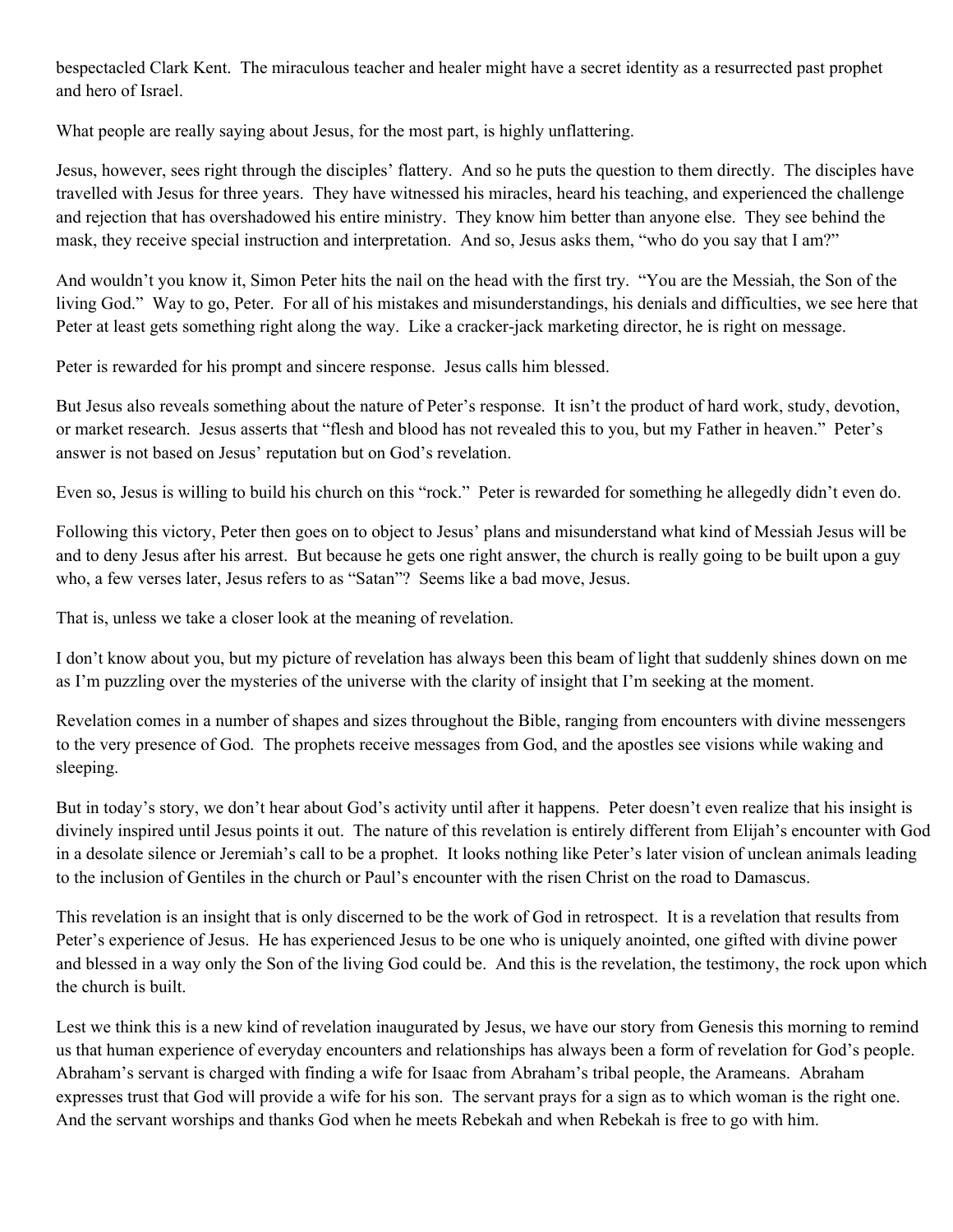Notice that there are no visions, no heavenly agents, no divine words. Just the very human experience of tribal and family relationships, the struggle to find a suitable life partner, the business-like transaction of a marriage contract in the ancient world. And yet, God is acknowledged as the orchestrator of these events and the source of all positive outcomes. This story, like many others in the Bible, is, as Walter Bruggeman says, a testimony to "a world-view in which there are no parts of life experience which lie beyond the purpose of God." All of life is interpreted in relationship to the character of God.

This is Peter's revelation, Peter's testimony. His experience of life in relationship to Jesus leads him to the conclusion that he is no one other than the Messiah, the Son of the Living God. This is not whispered in his ear by the Holy Spirit or given to him in a flashy vision, at least not from what we're told in the text. But rather, God has led Peter to this revelation through long walks on dusty roads, meals shared with sinners and outcasts, healing touches and harsh words, inspiring teaching and confounding questions. All of this somehow adds up for Peter to an experience of Jesus that reveals him as the Messiah.

And that revelation is the foundation of the church, a church so strong that even the "gates of Hades will not prevail against it." Now, the reference to Hades here is not the notion of hell – a place of punishment or evil. This is the Old Testament concept of Sheol, the place of the dead. In other words, the power of the church will be even stronger than the power of the greatest enemy of humankind – death itself.

When I read that, I wonder if this is consistent with our view of the church today. What if, instead of judgmental or hypocritical, the church was known as that place more powerful than death? What if, instead of trying to be warm and friendly, we saw ourselves as powerfully life-giving?

When Jesus tells Peter that "I will give you the keys of the kingdom of heaven," he is connecting his church and his kingdom. The church is to be the epicenter of "God's kingdom come," as Jesus teaches his disciples to pray. Is that the church that is being described as chauvinistic, overly political, and homophobic?

When Jesus tells Peter that "whatever you bind on earth will be bound in heaven, and whatever you loose on earth will be loosed in heaven," he is giving the church the authority to do as Peter has done, to interpret our lived experience as having sacred significance. And the church is where we remember that sacredness, where we discover that meaning. Is this the church that is being described as irrelevant, insensitive, and boring?

In the end, it would seem that Jesus is not concerned about his marketing crisis. Jesus tells his disciples to keep his identity a secret. People will continue to call him all kinds of names, including false prophet, blasphemer, and finally, sarcastically, King of the Jews.

Perhaps we could wish Jesus had had a better marketing department. If he had fired his disciples and hired some cracker-jack PR firm, maybe things would have gone another way for him.

But it is sometimes only in retrospect that we can see the activity and purpose of God in the events of our lives. If we accept "a world-view in which there are no parts of life experience which lie beyond the purpose of God," we interpret Jesus' life differently. We understand our own experiences differently. God's revelation is all around us – in the work we do, the strangers we meet, the meals we share. The prayer imploring "God's kingdom come" is being answered here and now in this time and place.

And so, I have a question for you all. A real question. We have heard the words that many people use to describe the church today. I want you to imagine that, just as Jesus turned to his disciples and asked, "who do you say that I am?" the church, the body of Christ, has turned to you and asked, "who do you say that I am?" Is the church judgmental, irrelevant, or confusing? What does your experience tell you? Are even the positive words we often have about the church really adequate to describe the locus of God's power over death? What is sacred about our experience here, what experiences